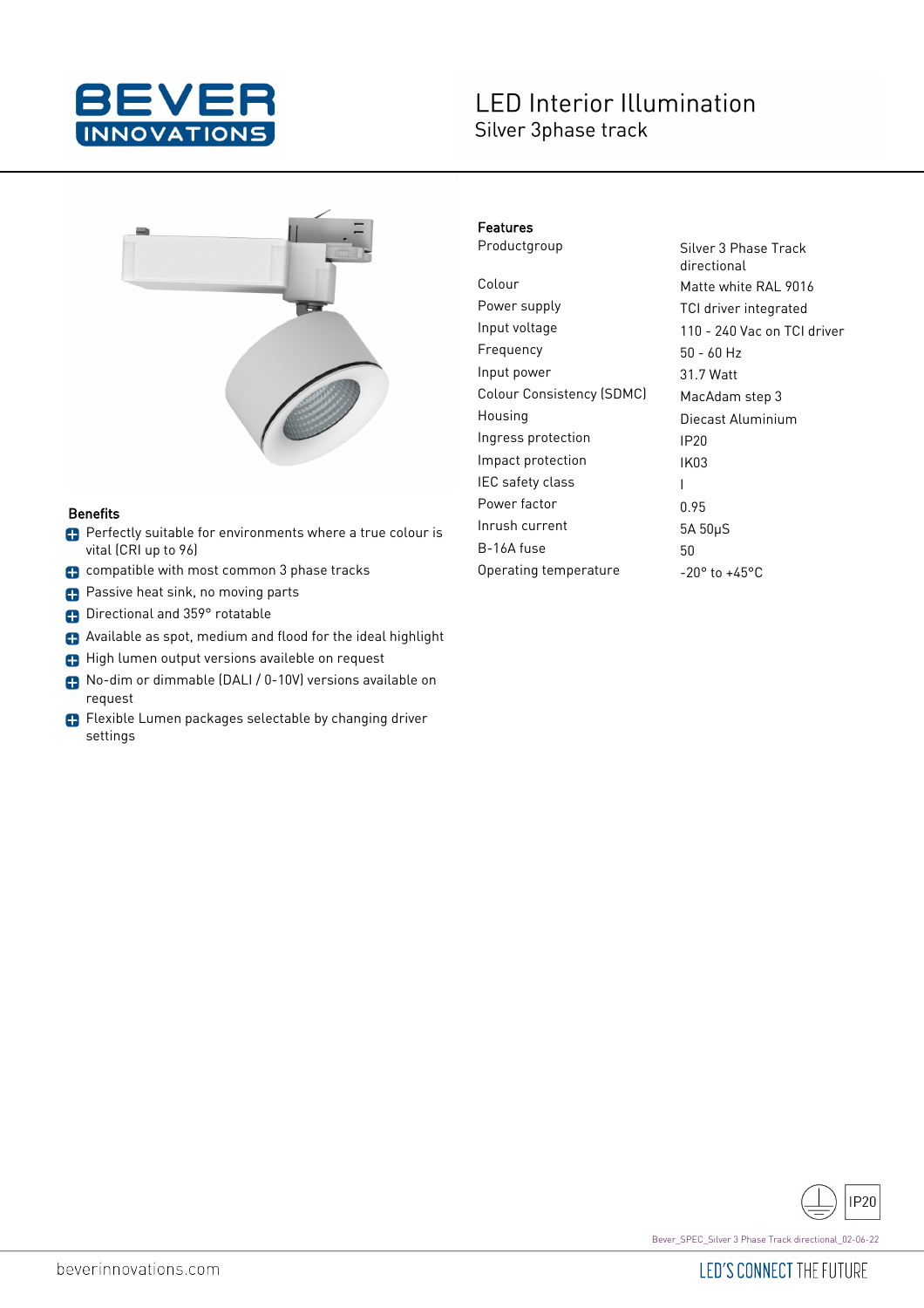

# **LED Interior Illumination** Silver 3phase track

#### Dimensions



### Ordering information

| <b>Name</b>                                           | <b>SKU</b> | Colour               | <b>Beam</b><br>Angle | <b>Power</b> | Lumen               | Efficacy                   | <b>CCT</b> | <b>CRI</b> |
|-------------------------------------------------------|------------|----------------------|----------------------|--------------|---------------------|----------------------------|------------|------------|
| Silver 3 Phase Track directional Matte white RAL 9016 |            |                      |                      |              |                     |                            |            |            |
| 3phase track 3000K. 18°. 32W. 2150Lm. CRI97.          | 16105      | Matte white RAL 9016 | 18°                  | 31.7 W       | 2500 lm             |                            | 3000 K 96  |            |
| 3phase track 3000K. 18°. 32W. 3000Lm. CRI80.          | 16099      | Matte white RAL 9016 | 18°                  | 31.7 W       | $3000 \, \text{Im}$ | 95 lm/W                    | 3000 K 83  |            |
| 3phase track 3000K. 37°. 32W. 2150Lm. CRI97.          | 16106      | Matte white RAL 9016 | 37°                  | 31.7 W       | 2500 lm             |                            | 3000 K 96  |            |
| 3phase track 3000K. 37°. 32W. 3000Lm. CRI80.          | 16100      | Matte white RAL 9016 | 37°                  | 31.7 W       | $3000 \, \text{Im}$ | 95 lm/W                    | 3000 K 83  |            |
| 3phase track 3000K. 60°. 32W. 2150Lm. CRI97.          | 16107      | Matte white RAL 9016 | 80°                  | 31.7 W       | 2500 lm             |                            | 3000 K 96  |            |
| 3phase track 3000K. 60°. 32W. 3000Lm. CRI80.          | 16101      | Matte white RAL 9016 | 80°                  | 31.7 W       | $3000 \, \text{Im}$ | 95 lm/W                    | 3000 K 83  |            |
| 3phase track 4000K. 18°. 32W. 3400Lm. CRI80.          | 16102      | Matte white RAL 9016 | 18°                  | 31.7 W       |                     | 3400 lm 107 lm/W 4000 K 83 |            |            |
| 3phase track 4000K. 37°. 32W. 3400Lm. CRI80.          | 16103      | Matte white RAL 9016 | 37°                  | 31.7 W       |                     | 3400 lm 107 lm/W 4000 K 83 |            |            |
| 3phase track 4000K. 60°. 32W. 3400Lm. CRI80.          | 16104      | Matte white RAL 9016 | 80°                  | 31.7 W       |                     | 3400 lm 107 lm/W 4000 K 83 |            |            |